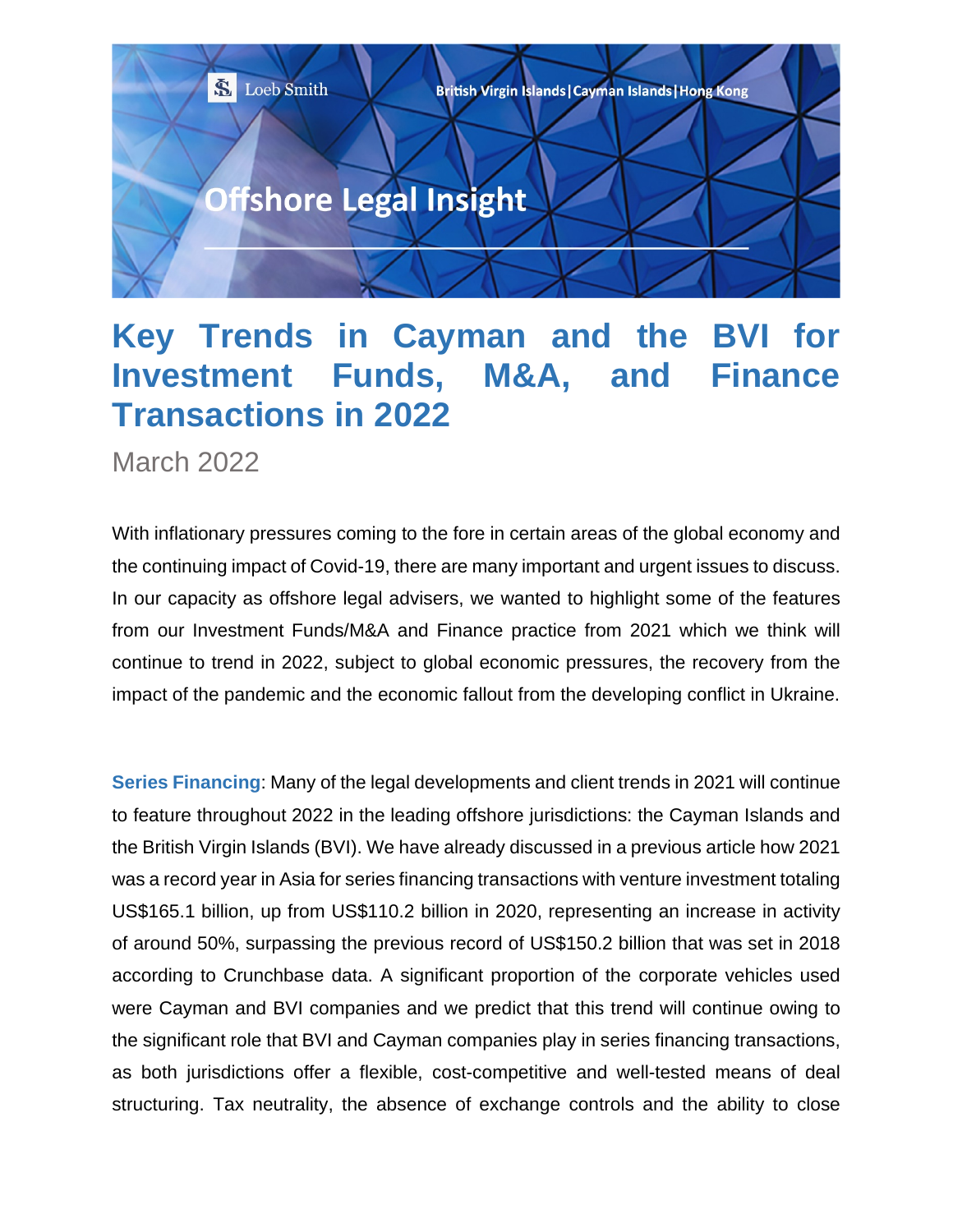transactions electronically, among other things, have continued to drive the popularity of the BVI and the Cayman Islands as jurisdictions of choice in these types of transactions. *See previous article*: [Key Issues and Trends in Series Financing Transactions](https://www.loebsmith.com/legal/key-issues-and-trends-in-series-financing-transactions-from-a-bvi-and-a-cayman-islands-law-perspective/289/)

**BVI Approved Manager**: For emerging fund managers in Asia and the Americas in particular, the use of the BVI Approved Manager regime has become a very popular solution for having some element of the investment management and advisory function offshore. We predict that the increasing use of BVI Approved Managers will continue this year, especially in respect of new funds and also for existing standalone funds which seek to restructure into master-feeder arrangements driven by the regulatory requirements generally and/or regulatory requirements of a particular asset class (e.g. cryptocurrency/digital assets). *See previous article*: [BVI Approved Manager Regime](https://www.loebsmith.com/legal/will-the-bvi-approved-manager-regime-become-even-for-cayman-islands%E2%80%99-funds-the-preferred-offshore-option-for-establishing-an-investment-manager-/243/)

**Growth of Digital Asset M&A and finance transactions**: There was substantial growth of M&A and financing transactions in the blockchain technology/digital assets space in 2021 and we expect that to continue throughout 2022 with the use of both BVI entities and also Cayman Foundation Companies and trusts in these transactions (including the growth in the usage of Decentralized Autonomous Organizations (DAOs for investments). The BVI is expected to unveil its codified regulatory regime for virtual asset service providers later this year and it will be interesting to see how it differs (not only in terms of the requirements of the new law but also in terms of how the BVI FSC applies the rules in reviewing and approving applications for registration and licensing and the length of time for the entire process) from the current Virtual Asset Service Providers (VASP) regime in the Cayman Islands.

**Growth of Technology-focused Funds**: In addition to the increase in the overall number of fund formation and launches in 2021 in Cayman and the BVI, last year saw a plethora of new venture capital (VC) and private equity (PE) funds focused on investments in Asia and the United States in the new technology space (including fintech and blockchain) with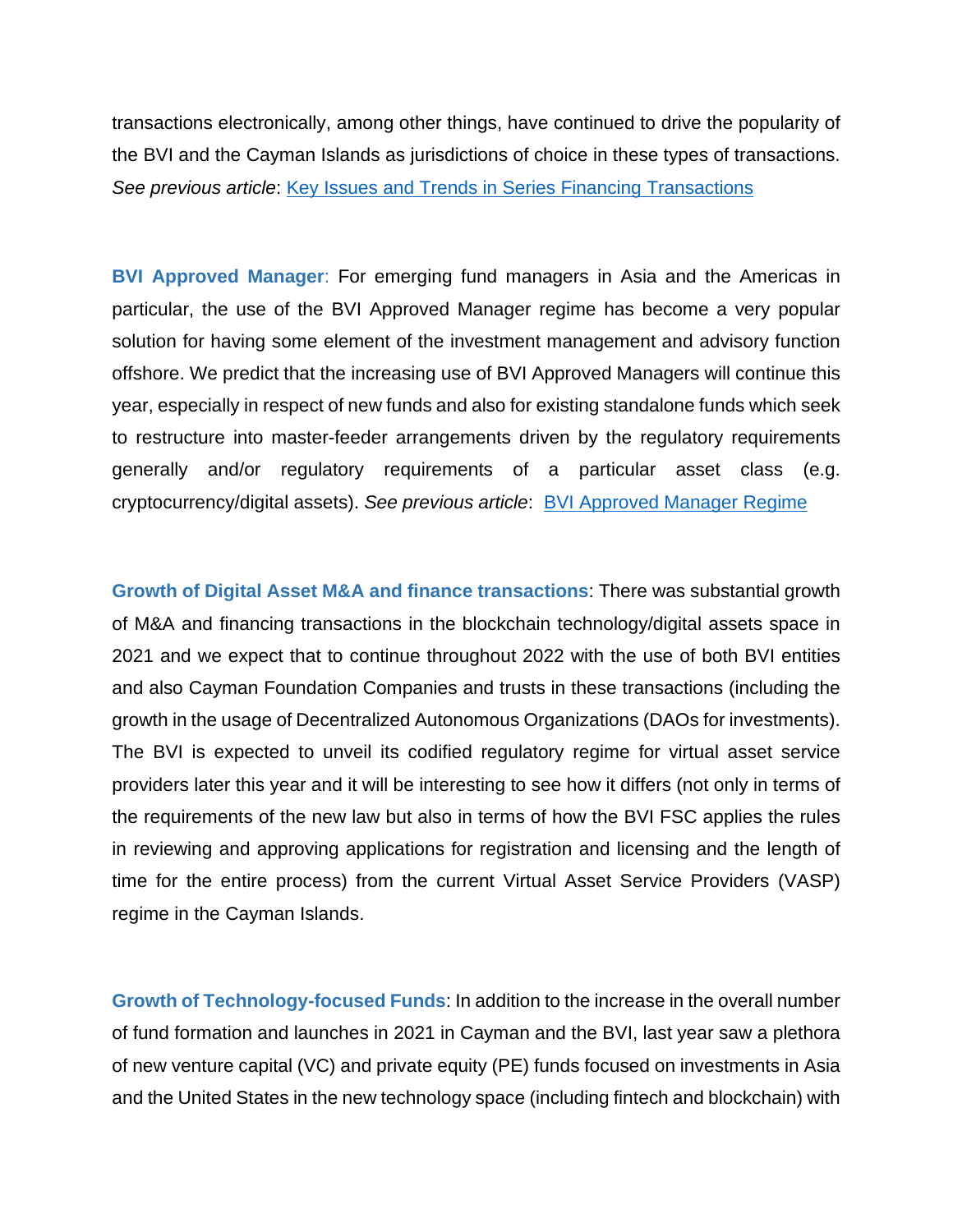many focused on online and mobile gaming development, on building infrastructure in the digital universe, and on development of Web3 applications. These funds are predominantly focused on equity growth over time and the time period for holding their portfolio positions tend to be longer than traditional VC and PE funds. In our experience, some of the managers of these types of funds appear to be agnostic as to whether to use BVI or Cayman structures for the fund and it will be interesting to see which jurisdiction develops and solidifies a reputation as the home for emerging managers in this space.

**SPACs**: The popularity of SPACs continued well into 2021. For example, 18 Asian issuers raised more than US\$3.6 billion in the first six months of 2021 according to data gathered by the Asia Business Law Journal and Hong Kong and Singapore also launched their respective SPAC regimes. Although the SPAC framework in Hong Kong is widely seen as being relatively conservative, we predict that Hong Kong's reputation and quality as a premier listing venue will attract large and high-quality SPACs for capital raising in the technology and healthcare sectors in 2022. Cayman Islands companies will likely dominate as the vehicle of choice for SPAC listings in Asia owing to the flexibility that they offer and their familiarity to stock exchanges, regulators and other relevant market participants. *See previous article*: [Welcoming an offshore SPAC wave in Asia](https://www.loebsmith.com/legal/welcoming-an-offshore-spac-wave-in-asia/275/)

**Continued focus on compliance with the offshore regulatory requirements**: For both BVI and Cayman, we expect to see increased demand for structuring and regulatory advice in respect of investment funds, Economic Substance compliance and reporting, VASP requirements, and AML/CFT compliance (including with respect to the sanctions that have been implemented as a result of the ongoing conflict in Ukraine) from M&A, corporate, finance, and investment management clients.

*This publication is not intended to be a substitute for specific legal advice or a legal opinion. For specific advice on Investment Funds, M&A, and Finance Transactions, please contact:*